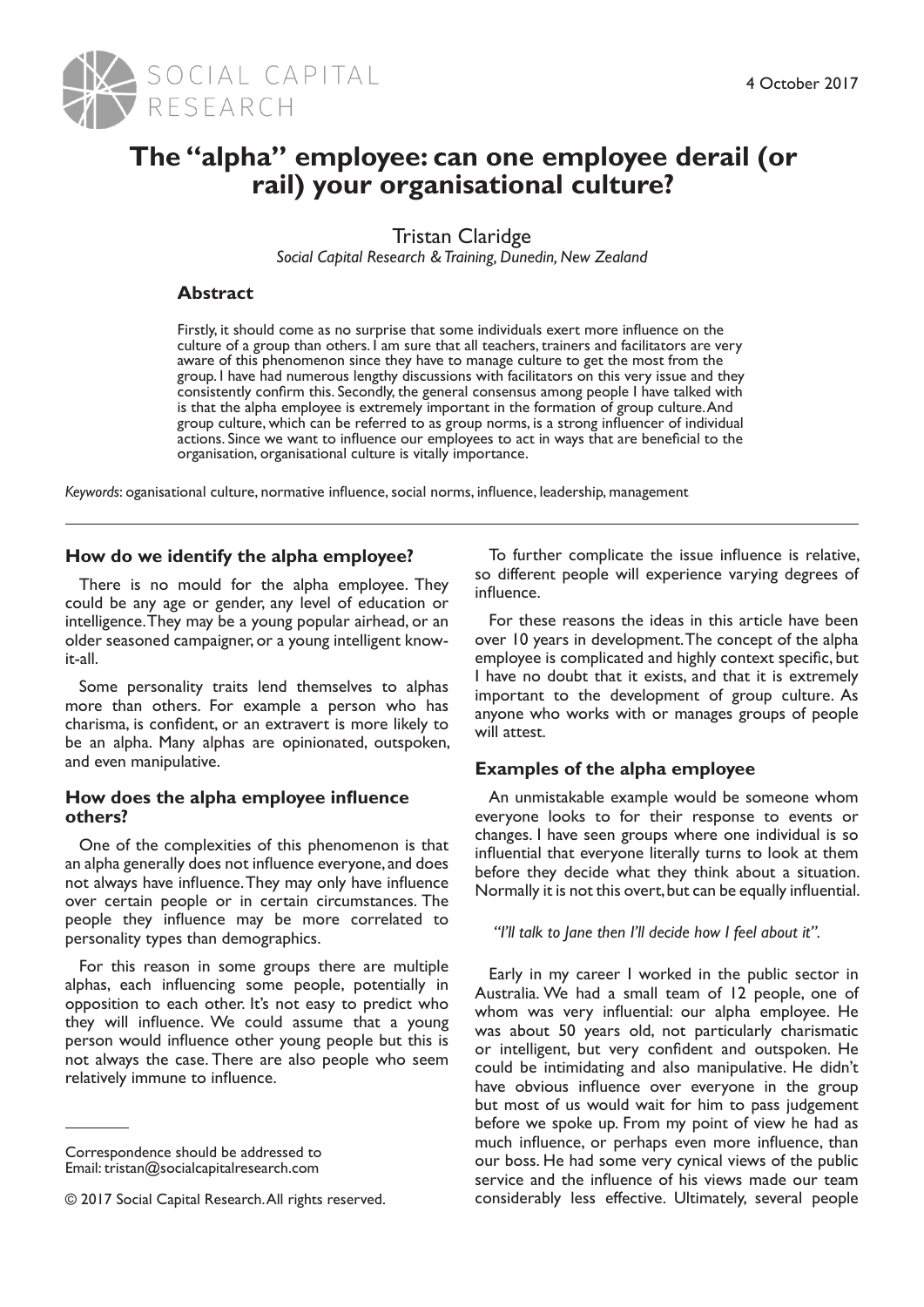left the organisation because of these negative group cultures.

## **Signs of who is an alpha employee**

It's normally not as obvious as the examples above. It can be difficult to see who has more influence and often we can only identify them after spending time immersed in the group.

An alpha employee may be someone who typically speaks early in meetings or discussions and who often disagrees or puts forward a different perspective to what has been previously discussed. They may do this directly, or they may be more passive, but the end result of their involvement in the discussion is often a change in direction or opinion.

They are often described as opinionated, confident, assertive, or strong willed.

They may be someone who is well-liked or highly regarded, but they also could be someone who is intimidating, domineering, inflexible or manipulative.

## **The effects of an alpha employee**

An alpha employee can effectively railroad our team or organisation. Their influence can be so strong that leaders may feel like they don't have control. They can object to initiatives and gain enough support from other employees to block change they don't want. Their influence can create negative cultures that result in unproductive behaviours from other employees.

But the effects can also be positive. An influential employee can help achieve positive organisational change and can contribute to positive cultures.

## **How do we effectively manage an alpha employee?**

This would require an awareness that culture matters and can be influenced by management. Since you're reading this article I suspect you are already aware, but do the decision makers in your organisation agree?

There often seems to be little consideration for the thoughts and experiences of employees, especially at the lower levels of a large organisation. Employees tend to be expected to cope, make do, or figuratively toe the line. Management tends to be too preoccupied to consider how change will impact the workers and how they may react to changes.

In this type of organisation there may be little interest from senior management in managing organisation-wide culture. But that doesn't mean that individual managers can't create positive cultures in their own team by managing their alpha employees.

*Organisational culture has an influence over everyone in the organisation but each department or subgroup can create their own culture.*

We often see high-performing departments or teams even in large organisations that have very negative cultures. This can be attributed to either a positive alpha employee or a leader who themselves has strong influence or can elicit the support of a strong alpha to create the desired cultures.

## **Should an alpha employee receive special treatment?**

If you supervise a very strong alpha employee it can often feel like they're the boss not you. If you give this person special treatment it can make things worse, but not doing so can be counter-productive.

Special treatment can result in the alpha employee feeling over confident, a sense of entitlement and expectations that exceed their position within the organisation.

*Just because they're opinionated doesn't mean they should run the place.*

Everyone wants to feel valued and included, this is the foundation of empowerment, so don't discriminate. It may be possible to involve the alpha/s under the guise of universal inclusion. I don't mean this to be deceptive or manipulative. Inclusion is good practice anyway so do it as much as possible and make sure you include the alpha/s.

I have often discussed big picture issues with alpha employees: partly so I wouldn't be surprised down the track, and partly to ensure I had their support and therefore their influence. The trick is to do this without

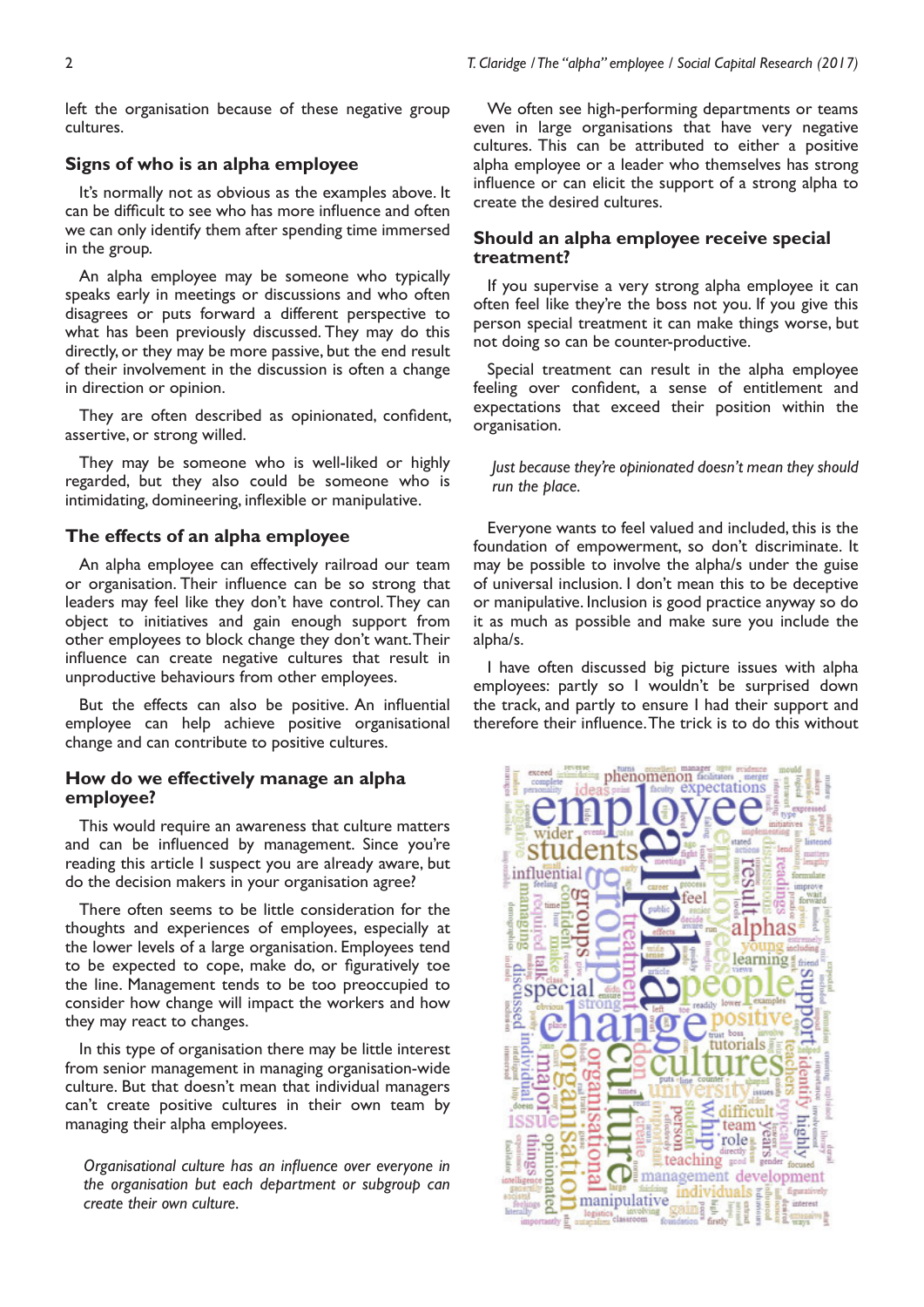singling them out or making them think you are giving them special treatment.

I have done this in my university teaching roles. When I can quickly identify an alpha student I will try to talk to them separate from the class. This is a good opportunity to discuss their expectations and hopefully correct any preconceived ideas that may negatively influence the learning cultures of the group. This way I can be confident that they will support my expectations of appropriate learning behaviours this will help create a positive learning culture.

It is important to make these discussions with the alphas seem normal so that they don't feel like they are receiving special treatment. One approach is to talk to lots of employees (ensuring that you include the alphas) with the pretence of including as many people as you can.

## **Major organisational change**

When there is a major change in an organisation an alpha employee can make things very difficult and can even block the change if they gain enough support from their peers. Consider a major change such as an overhaul of procedures, or an even bigger change such as a merger or new acquisition.

Often senior management are focused on the logistics of implementing and managing the change and it can be difficult for them to consider and involve the lower levels of the organisation in a meaningful way.

*The impact of events can be magnified or minified by the influence of alpha employees.*

These conditions are ripe for feelings of disempowerment and perceived betrayal of trust. This can be magnified or minified by the influence of alpha employees.

Some organisations will appoint a "change manager" but typically this role is limited to overseeing the logistics of the change, rather than involving people in the process.

## **A role for a "whip" in major organisational change?**

I wonder whether in times of major organisational change there could a role for a "whip" – akin to a whip in the political arena. In politics a whip is an "enforcer" of party discipline.

In organisational change I think a so-called whip could be responsible for involving and empowering the workforce during the period of transition or change.

*Is there a role for a whip – to whip up support for major change?*

They would hear and address concerns. They would essentially whip up support for the change. There would be no better way to gain the support than to have the backing of the alphas. Of course while including as many people as possible in the process so as not to give the alphas special treatment.

Major organisational change can be traumatic for employees and can result in the development of negative cultures. These cultures can take a long time to reverse and can result in high staff turnover. It seems to me that this is an important issue to address and that the alpha employees could have a significant role.

## **The alpha student**

I originally started thinking about this issue over 10 years ago as a result of my experience teaching university tutorials. Some individuals clearly had more influence on the classroom culture than others. This is not unique to tutorials, or even learning environments, as I have discussed, it is present in any group and we see this phenomenon in our workplaces.

In my teaching career I have taught almost 200 different tutorial groups of between approximately 10 and 30 students. Every group has been very different despite my teaching style remaining relatively constant. At my university the cohort was highly variable, with ages ranging from around 18 to 70 or more with a wide mix of cultures and backgrounds. Some of the variability of classroom culture could be readily explained by the demographics of the group. For example a group with a high proportion of school-leavers would typically have a different culture to groups with more mature age students.

What I quickly discovered, as any teacher, trainer or facilitator will know, is that some individuals have more influence than others. They more readily expressed their opinions and were listened to. This shaped others' expectations, values and ideas and importantly it also shaped others' actions.

Students were required to complete readings before tutorials, but this didn't mean that they did. There were few sanctions for failing to complete the readings. It was not directly assessed and there were no consequences or punishments available to teachers to extract the desired behaviour.

One would hope that since the university documentation stated it was required, and the teacher stated it was required, and it was logical that it should be done, that the students would do it. Depending on the group this was often not the case. Students would believe, or come to believe through the influence of others, that it was not required.

The interesting thing was that most first year students would start the semester thinking they had to do the readings. But over the first few weeks the wider university culture would exert its influence on the group